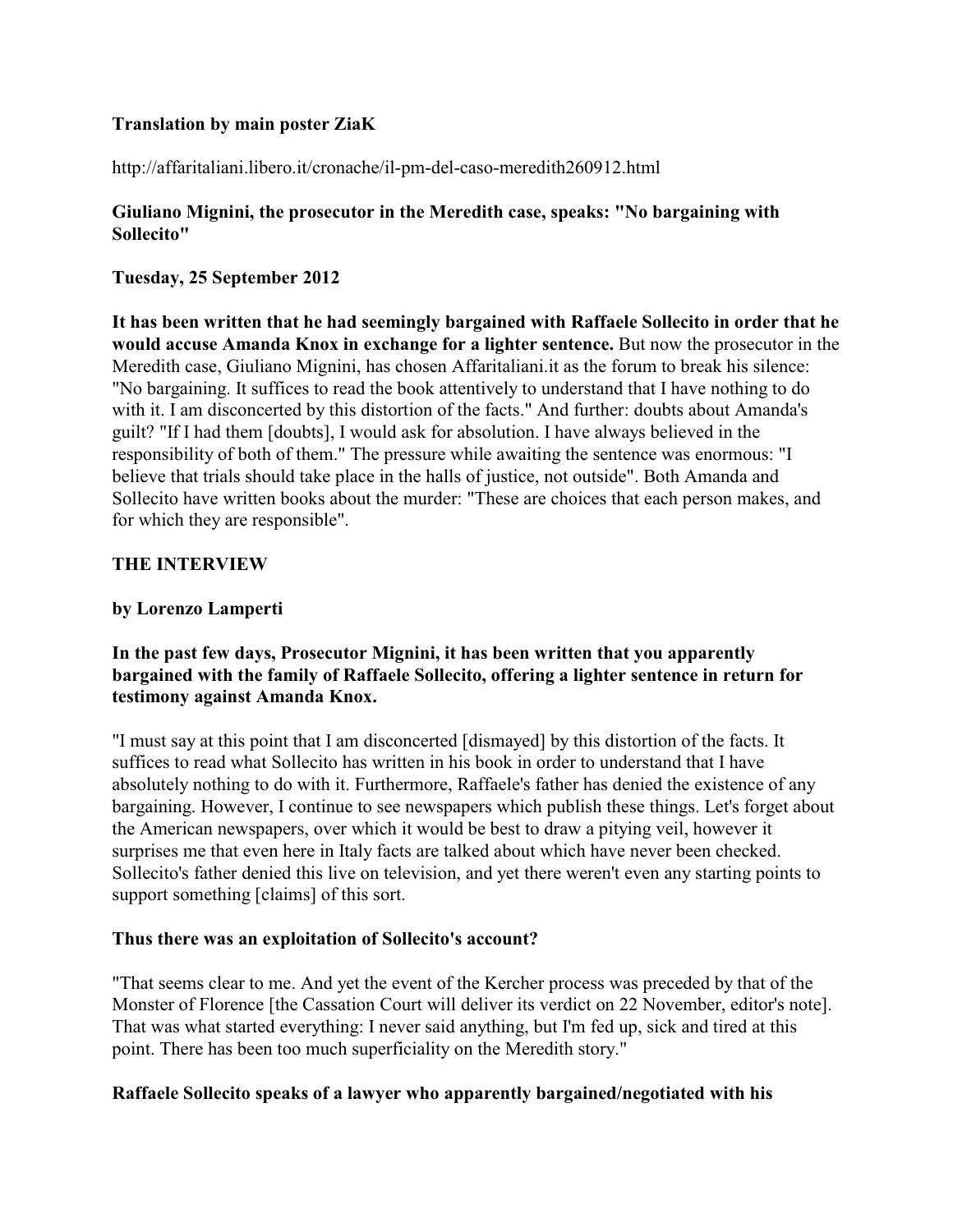### **family...**

"These are merely conjectures on conjectures. And yet, I don't understand how Sollecito's account can have been interpreted as referring to me. Looking carefully at things, it could almost be said that it is me who is the person offended by a boast."

### **Are you considering legal action?**

"I have 90 days. I will consider it. Certainly, I must take note of Dr Sollecito's denial. What his son wrote, or at least, what the newspapers report, has not been libelous with regard to me. The problem lies in the interpretation of his text that has been made. It would suffice to read [the book] correctly in order to understand that we are talking of simple impressions, not of facts. The only concrete references are made to a few persons who are not me."

#### **Therefore you rule out the existence of a secret bargain?**

"Indeed! in the most absolute manner possible. What?, after the conviction and the appeal request for life sentencing, I seemingly started to negotiate?! What would I negotiate about?

#### **Thus you have never had any doubts about Amanda's guilt?**

These doubts don't exist. If I had doubts, I would have asked for absolution. I have always believed in the responsibility of both these two."

## **The Cassation appeal is also based on Amanda's conviction for calunnia.**

"This is one of the fundamental aspects of the appeal, which is moreover based on numerous other reasons. The appeal has been made very well. We'll see what the Cassation decides on 25th March next year."

## **The fact remains that a striking situation has been created, in which Rudy Guede has been convicted for contributing to a murder, but according to the courts there are no [other] contributors, or at any rate, Amanda and Raffaele are not contributors...**

"Yes, yes. Indeed. Rudy Guede is convicted as having participated. Sollecito and Knox were acquitted. Furthermore, Rudy Guede, as we have seen, was not even convicted of having carried out the simulated break-in... These are problems that arise with the fast-track trial system, when one part of the case is separated from the other part. This case, on the contrary, is a unitary whole [a single case].

#### **There was very considerable pressure brought to bear on the trial process. Do you believe that it might in any way have had an influence on the sentence?**

"I don't know if it influenced it. I know that the Court had that idea, that conviction, which I don't share. Certainly the pressure brought to bear was extreme. I believe that trials should take place